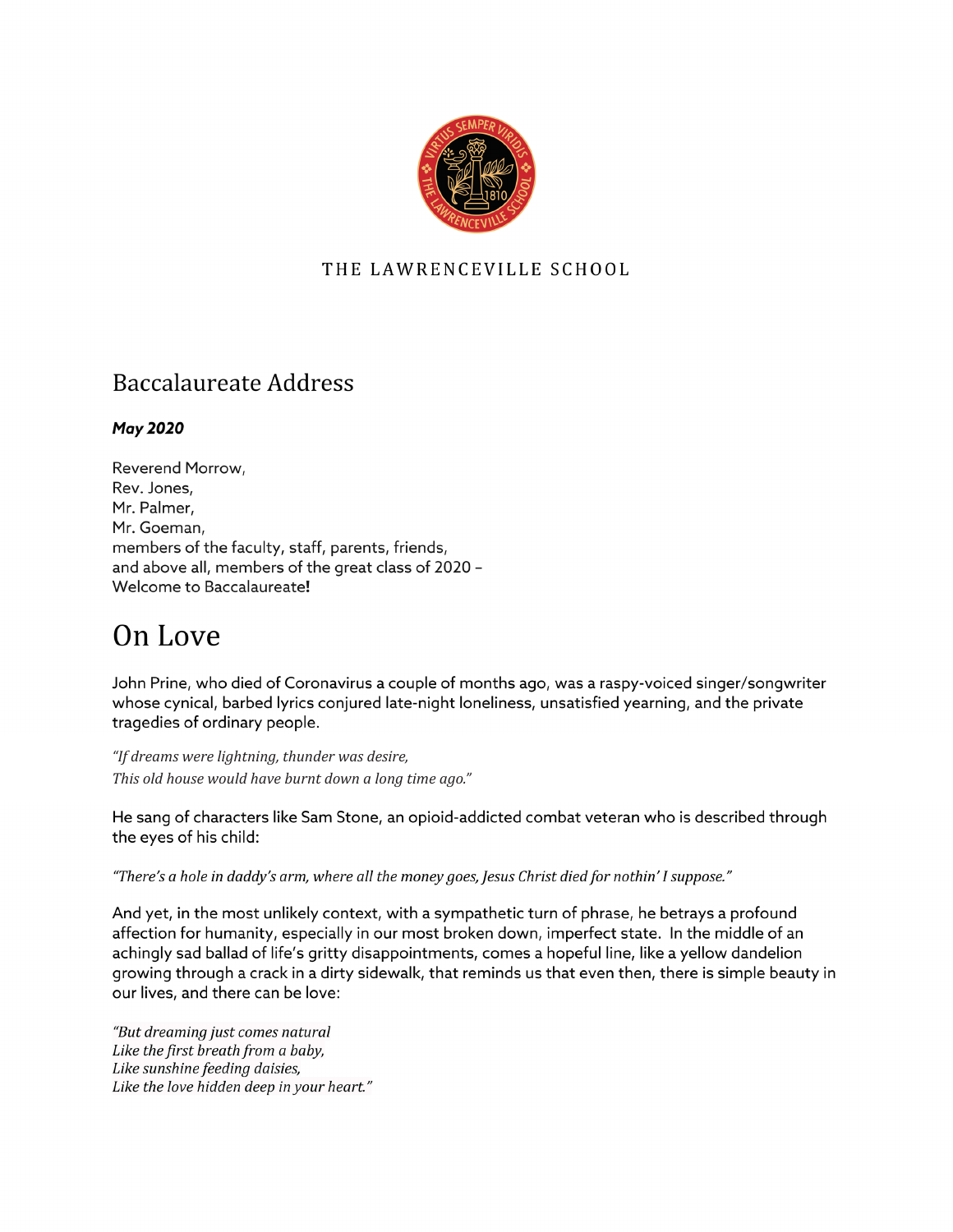John Prine joins the ranks of countless theologians, philosophers, atheist existentialists, playwrights, even romantic poets, who have wrestled with the many gnawing uncertainties of the human condition:

- What is the purpose of our time on earth, and is there a higher power guiding us as we seek to make something of our lives?
- If finding our way is so full of challenge and adversity, why do we persist, what's the point of it all?

#### **Prine, and others, are asking us, could the point of it all be love?**

My father was a gentle, kind soul, and he believed that love was very much the point of it all, and in fact, as he considered some of these great, unanswerable questions that confound us, it was his belief that God is love. And as I have reflected on his simple truth, I have found great comfort there.

Now some believe, as they ponder the Divine, in a kind of human exceptionalism, that human beings follow a chosen, divine path and have special favor in the order of things. Perhaps that is so.

For me, however, the natural world is too wondrous, there are too many extraordinary examples of brilliant ingenuity and cunning survival in nature to put humanity in a wholly different category.

- Think of an orb spider's ability to weave a web,
- or an arctic tern's epic migration from breeding grounds in Greenland to the edges of the Antarctic continent;
- or the ability of timber wolves to communicate and cooperate while hunting an 800 pound elk.

And yet I do believe, as my father did, that humans possess a special capacity to love. To love deeply, to love passionately, to love platonically, to love desperately, to love in so many different ways. This, I believe, **is** distinctly human.

And our ability to love carries with it great complexity. The world at times seems composed of forces and counterforces – **good and evil, heaven and hell, life and death**, – we experience and conceive of one in relation to its opposite, like yin and yang. Precisely because we have the capacity to love something or someone profoundly, we also experience grief and loss in powerful ways because we can lose what we treasure.

17<sup>th</sup> century French poet, François de Malherbe, wrote a poem to console a grieving friend upon the untimely death of his young daughter – and this particular couplet is considered among the most beautiful lines in all of French literature:

*Mais elle était du monde, où les plus belles choses Ont le pire destin; Et rose elle a vécu ce que vivent les roses,* L'espace d'un matin.

#### *(my rough translation)*

But she was of a world where the most beautiful things *Meet the saddest end: And as a rose she lived as roses do,* The mere span of a morning.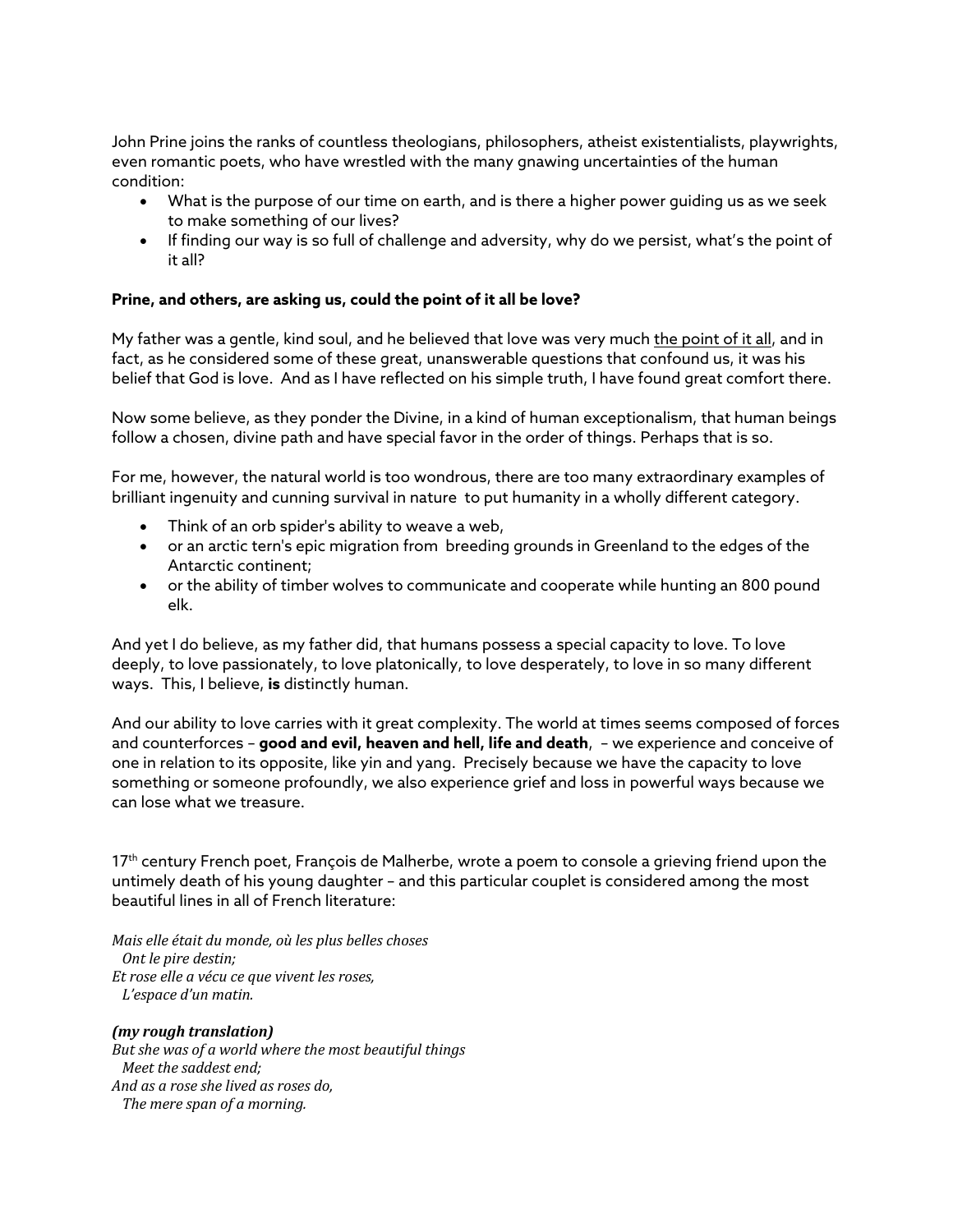We find throughout philosophy, literature, and art endless depictions of love, tributes to love, quandaries inspired by love. Plato's dialogues on the nature of love in "The Symposium" explore physical attraction and procreation, platonic affection, and various other idealized forms of human connection: "It is love who empties us of the spirit of estrangement and fills us with the spirit of kinship."

The 18th century French novel Les Liaisons Dangereuses, Dangerous Liaisons, is constructed entirely of written correspondence – a paradox for a love story, of course, because for there to be a reason to write letters, there must be physical separation, there must be distance. The love letter itself becomes the proxy for physical contact between two yearning characters: the young ingenue Cécile brings the missive from her dashing music teacher into bed with her: "It is perhaps wrong to treat a letter in this way, but I couldn't help myself," she writes to her confidant.

As the novel develops, so does the emotional complexity depicted. We find profound contradictions within numerous characters, characters who experiences hopeless, aching passion on the one hand, and then display a callous willingness to violate utter innocence on the other **– all in the name of love.**

While some write of the perils of love, others caution against not loving. Eleanor Roosevelt, as a very public figure, worked to maintain some privacy in her own loves and passions. The intense scrutiny of and speculation about her private life is less important to me than the personal wisdom she shared with the world through her experience of the need for intimacy:

*"It takes courage to love, but pain through love is the purifying fire which those who love generously know. We all know people who are so much afraid of pain that they shut themselves up like clams in a shell and, giving out nothing, receive nothing and therefore shrink until life is a mere living death."*

We hear echoes of this fearful hesitation, this reluctance to live our lives fully, in Maya Angelou's "Love's Exquisite Freedom":

*We, unaccustomed to courage exiles from delight live coiled in shells of loneliness until love leaves its high holy temple and comes into our sight to liberate us into life.*

We love at great risk, she tells us, but without taking that risk, have we truly lived?

Love is about taking a chance, about being truly exposed, and about risking loss. One of the great modern soliloquies on love is delivered by Robin Williams' character, Sean Maguire, in Good Will Hunting. Street-tough, book-smart, and abused, young Will Hunting has learned to protect himself from risk because he has experienced so much pain and loss. Sean asks him to trust, and to risk being hurt again: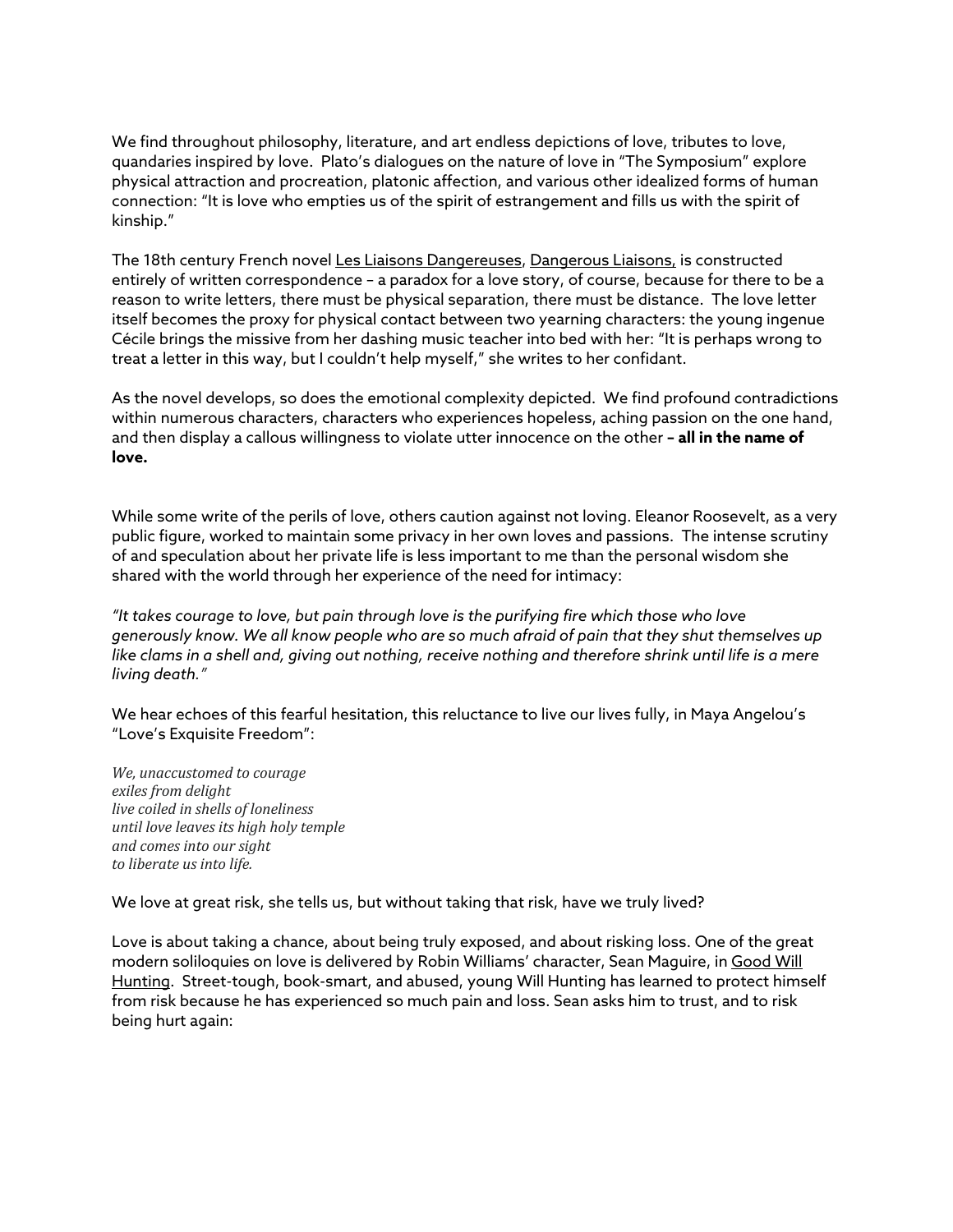#### *And if I asked*

*you about love, I'd get a sonnet, but you've never looked at a woman and been truly vulnerable. Known that someone could kill you with a look. That someone could rescue you from grief. That God had put an angel on Earth just for you.* And you wouldn't know how it felt to be *her angel.* To have the love be there for *her forever.* Through anything, through *cancer. You wouldn't know about sleeping sitting up in a hospital room for two months holding her hand and not leaving because the doctors could see in your eyes that the term "visiting hours"* didn't apply to you. And you wouldn't *know about real loss, because that only occurs when you lose something you love more than yourself, and you've never dared to love anything that much.* 

Will, of course, ends up trusting, ends up taking a chance, and goes "to see about a girl."

In his sobering epic poem, "Strength of Heart," Irish poet Peter Fallon conjures images of history's forgotten wars, of disease and pestilence. Regarding the Native American experience, he writes of endless trust and betrayal, of shedding blood, "and in return," he writes, they "received the gift of government, of plagues and poxes;" " Could there be an end to weeping?" he asks.

He writes of the toll of hate and terrorism and a passenger plane bearing a former student, brought down over Lockerbie, Scotland: and still, he comes back to our capacity to love as a source of hope. At the conclusion, he enjoins us to **"Be worthy of this life. And, Love the world."**

#### **Love the world.**

Let me bring this back to all of you, the graduating class of 2020. There has never been a harder time to "love the world" – not in my lifetime. Chris Eisgruber, President of Princeton, says of the current pandemic, "this will number among American history's greatest upheavals"

Indeed, it is an imperfect world, full of turns and deceptions, disappointment and loss. You have lost your senior spring and your graduation – at least for now. You may have lost loved ones in recent months. We will certainly experience more of this before we come out the other side, but hear me on this -- love makes this messy life worth living, worth persisting.

The great essayist, E.B. White, whom you may know as the author of Charlotte's Web, once received a letter from an individual expressing profound disappointment with the state of the world. E.B. White's simple, spare response is one of the great expressions of faith and hope, of deep affection for humanity, of love for the one world that we have. And I have to thank Ms. O'Malley for this beautiful passage: